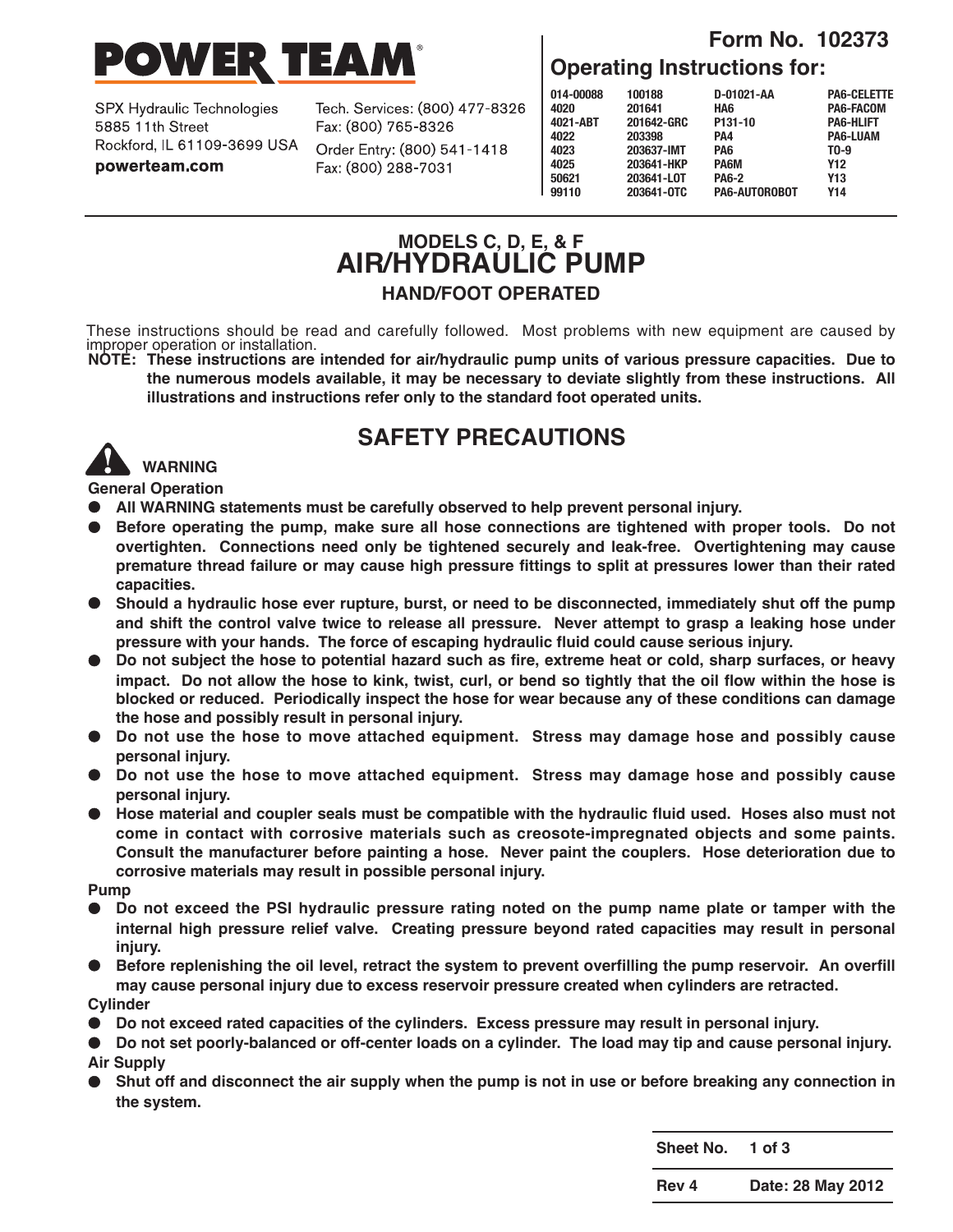# **PREPARATION & SET-UP**

#### **Air Supply Hook-Up**

Remove the thread protector from the air inlet of the pump. Select and install the thread fittings which are compatible with your air supply fittings. The air supply should be 20 CFM and 100 PSI to obtain the rated hydraulic output. Air pressure should be regulated to a maximum of 125 PSI. Secure your pump fitting to the air supply. See Figure 1.



**Before operating the pump, make sure all hose connections are tight - this should be done by using the proper tools.**



#### **Hydraulic Connections**

Clean all the areas around the oil ports of the pump and cylinder. Inspect all threads and fittings for signs of wear or damage and replace as needed. Clean all hose ends, couplers and union ends. Remove the thread protectors from the hydraulic oil outlets. Connect the hose assembly to the hydraulic oil outlet and couple the hose to the cylinder. See Figure 1.

**IMPORTANT: Seal all external pipe connections with a high-grade, nonhardening pipe thread sealant, such** as Power Team HTS6. PTFE tape may also be used to seal hydraulic connections, provided only one layer of tape is used. Apply the tape carefully to prevent it from being pinched by the coupler and broken off inside the system. Any loose pieces of tape could travel through the system and obstruct the flow of oil or cause **jamming of precision-fit parts.**

#### **Venting the Reservoir**

Remove the shipping plug and replace with breather/filler cap.

#### **Priming the Pump Unit**

- **●** Depress the release end of the pedal while holding down the air intake valve with a flathead screwdriver. Notice that the air intake valve is located directly under the pedal in the area marked Pump. This "button" is depressed simultaneously with the RELEASE area of the pedal during priming.
- **●** Allow the pump to cycle approximately 15 seconds.
- **●** Remove the screwdriver and depress the pump end of the pedal once more.
- **●** If the cylinder extends or pressure builds, the pump has been successfully primed. If the pump does not respond, repeat the procedure, repeatedly jogging the air intake valve while holding the pedal in the RELEASE position.

# **PREVENTIVE MAINTENANCE**

**IMPORTANT: Any repair or servicing which requires dismantling the pump must be performed in a dirt-free environment by a qualified technician.**

#### **Lubrication**

If the pump is operated on a continuous duty cycle for extended periods, the manufacturer recommends an automatic air line oiler be installed in the air inlet line as close to the pumping unit as possible. Set the unit to feed approximately 1 drop of oil per minute into the system. Use SAE grade oil (5W to 30W).

#### **Bleeding Air from the System**

During the initial moments of activation or after prolonged use, a significant amount of air may accumulate within the hydraulic system. This entrapped air may cause the cylinder to respond slowly or behave in an unstable manner. To remove the air, run the system through several cycles (extending and retracting the cylinder) free of any load. The cylinder must be at a lower level than the pump to allow air to be released through the pump reservoir.

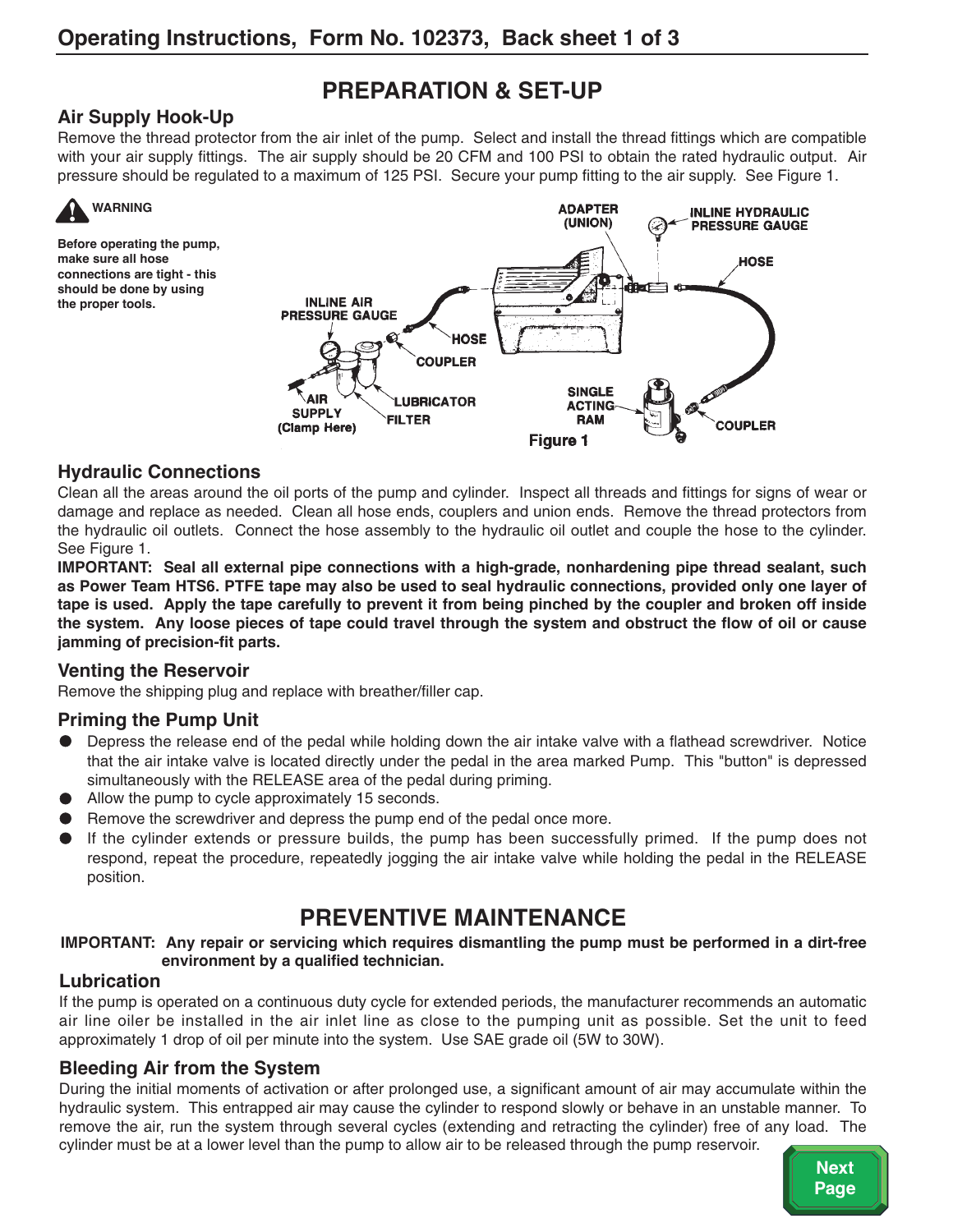#### **Inspecting the Hydraulic Fluid Level**

Check the oil level in the reservoir after every 10 hours of use. The oil level should be 1/2" from the breather/filler cap with all cylinders retracted. Drain and replenish the reservoir with an approved, high-grade hydraulic oil after every 300 hours of use.

#### **Draining and Flushing the Reservoir**

#### **IMPORTANT: Wipe the pump exterior completely clean before attempting this procedure!**

- 1. Loosen and remove the six screws which fasten the pump assembly to the reservoir. Remove the pump assembly from the reservoir. Take special care to not damage the gasket, filter or safety valve.
- 2. Clean the inside of the reservoir and refill with a suitable, nonflammable flushing oil. Rinse the filter clean.
- 3. Place the pump assembly back onto the reservoir and secure with two of the six machine screws. For best results, assemble the screws in opposite corners of the housing.
- 4. Run the unit for several minutes. Use the same method described in the section entitled "Priming the Pump Unit."
- 5. Drain and clean the reservoir once more.
- 6. Refill the reservoir with an approved, clean hydraulic oil and replace the pump assembly (with gasket) on the reservoir and assemble the six machine screws. Torque to 25 to 30 in. lbs.

**IMPORTANT: Drain and clean the other hydraulic system components (hoses, cylinders, etc.) before reconnecting them to the pump. This will prevent contaminated oil from re-entering the pump.**

#### **Refilling the Reservoir**

If additional oil must be added to the reservoir, use only an approved high-grade hydraulic oil (215 SSU @ 100° F.). Clean the entire area around the breather/filler cap before adding oil to the reservoir. Then remove the breather/filler cap and insert a clean funnel with filter. The cylinder must be fully retracted and the air supply disconnected when adding the oil to the reservoir.

#### **Periodic Cleaning**

A routine should be established to keep the pump as free from dirt as possible. All unused couplers should be sealed with thread protectors. All hose connections must be free of grit and grime. Any equipment hooked up to the pump should also be kept clean. Use only an approved, clean hydraulic oil in this unit and change as recommended (every 300 hours).

## **ACCESSORIES**

The gauges referred to in Figure 1 are accessories and are not included with the pump. However, a hydraulic gauge is strongly recommended whenever the pump is used!



#### **WARNING: The gauge must be of the proper rating for the pressure used! Installing an In-line Air Pressure Gauge**

- 1. Remove the male fitting from the air filter and install a tee adapter, with gauge, between the hose and air filter. See Figure 1.
- 2. Install male fitting into the tee adapter and securely tighten the hose to the male fitting.

#### **Installing an In-line Hydraulic Pressure Gauge**

- 1. Remove the thread protector from the hydraulic outlet port and inspect the threads and fittings for signs of wear.
- 2. Install a tee adapter, with gauge, between the hose coupling and the pump hydraulic outlet port. See Figure 1.
- 3. Tighten all connections securely! Do not overtighten hose connections.

**Sheet No. 2 of 3**

**Rev 4 Date: 28 May 2012**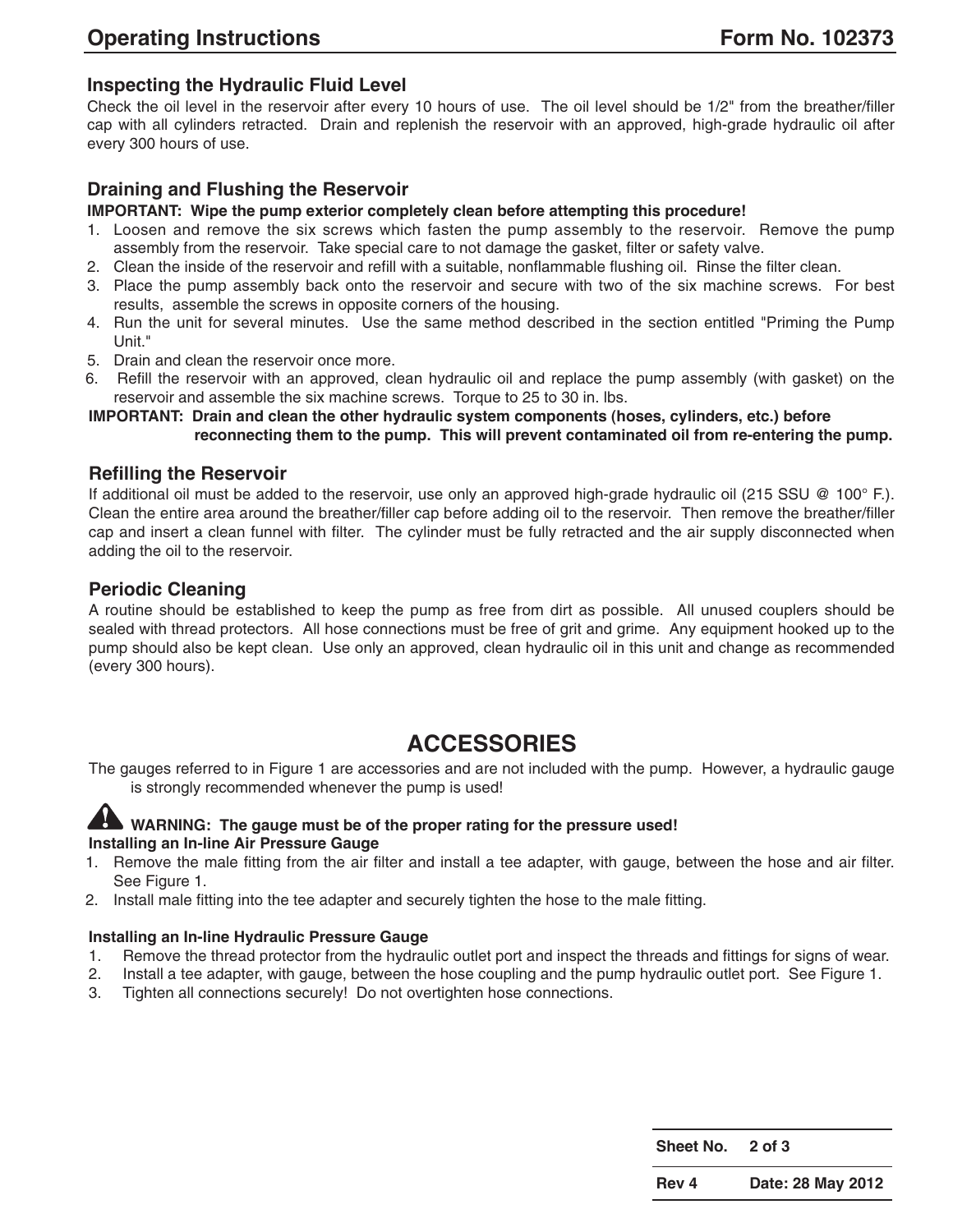## **TROUBLESHOOTING GUIDE**

**Refer to the appropriate parts list for your pump when attempting the following procedures.**

# **WARNING**

**To prevent injuries, any repair work or troubleshooting should be done by qualified personnel familiar with this equipment. Be sure to use the proper gauges and equipment when troubleshooting!**

| <b>PROBLEM</b>                                                                                                                                                                                                                 |          | <b>CAUSE</b>                                                                                                                                                                                                                                                                              | <b>SOLUTION</b>                                                                                                                                                                                                                                                                                                                                                                                                                                             |
|--------------------------------------------------------------------------------------------------------------------------------------------------------------------------------------------------------------------------------|----------|-------------------------------------------------------------------------------------------------------------------------------------------------------------------------------------------------------------------------------------------------------------------------------------------|-------------------------------------------------------------------------------------------------------------------------------------------------------------------------------------------------------------------------------------------------------------------------------------------------------------------------------------------------------------------------------------------------------------------------------------------------------------|
| Pump does not reciprocate or<br>stops reciprocating during<br>operation (before reaching stall-<br>out pressure)                                                                                                               | 1.<br>2. | Broken return spring (20) or<br>retaining ring (18) if so equipped<br>Loose air piston screws (29)                                                                                                                                                                                        | Replace (see Figure 2)<br>Apply Loctite <sup>®</sup> and torque to 50-55<br>in. Ibs.                                                                                                                                                                                                                                                                                                                                                                        |
| <b>SEAL</b><br><b>CYLINDER</b><br><b>BODY</b><br><b>RETAINER</b><br><b>RETAINING</b><br><b>RING</b>                                                                                                                            | 3.<br>4. | Sticky shuttle valve<br>(A) Swollen o-ring (23)<br>(B) Swollen bumper (31)<br>(C) Broken Spring (22)<br>(D) Excess oil in shuttle<br>chamber<br>Tight air piston<br>(A) Swollen o-rings (33)                                                                                              | Replace<br>Replace<br>Replace<br>Drain off excess oil<br>Replace o-rings to reduce friction                                                                                                                                                                                                                                                                                                                                                                 |
| <b>HIGH PRESSURE</b><br><b>FLAT SIDE</b><br><b>HYD. PISTON</b><br>NOTE: The Retaining Ring (Part No. 11034)<br>must be installed with the flat side, or sharp<br>edge, placed toward the retainer as shown.<br><b>Figure 2</b> |          | Air leakage<br>(A) Check air piston seals (23),<br>$(25)$ and $(33)$<br>(B) Bumper (31) sealing surface                                                                                                                                                                                   | Replace if defective<br>Replace if defective                                                                                                                                                                                                                                                                                                                                                                                                                |
| Pump reciprocates but no oil<br>delivery (Cylinder will not extend)                                                                                                                                                            | 1.<br>2. | Low oil level<br>Pump not primed<br>(A) Check oil filter for<br>contamination<br>(B) Outlet check spring (5) too<br>strong<br>(C) If pump will not prime or<br>repeatedly loses prime after<br>attempting all of preceding<br>procedures, check the travel<br>of the inlet check ball (9) | Replenish oil reservoir<br>(a) Depress air intake valve and<br>hydraulic release valve<br>simultaneously<br>(b) Invert pump - fill intake filter (12)<br>with oil - depress pedal end<br>marked "pump"<br>(c) Remove relief valve (7) and fill<br>chamber with oil, then reinstall<br>relief valve<br>Remove filter and clean<br>Replace<br>Ball must be flush with or below<br>surface of filter adapter (11). If<br>necessary replace filter adapter (11) |
| Low oil delivery (Cylinder extends<br>slowly)                                                                                                                                                                                  | 1.       | Reservoir not vented<br>2. Inadequate air supply<br>(A) Check air input supply<br>(B) Contamination, check air<br>side of pump. Thoroughly<br>inspect the slot in the air<br>cylinder tube (60)<br>3. Hydraulic failure<br>(A) Check the oil filter (12) for<br>contamination             | Vent reservoir<br>Should be 20 C.F.M. minimum<br>Clean and reassemble<br><b>Next</b><br>Page<br>Clean and reinstall                                                                                                                                                                                                                                                                                                                                         |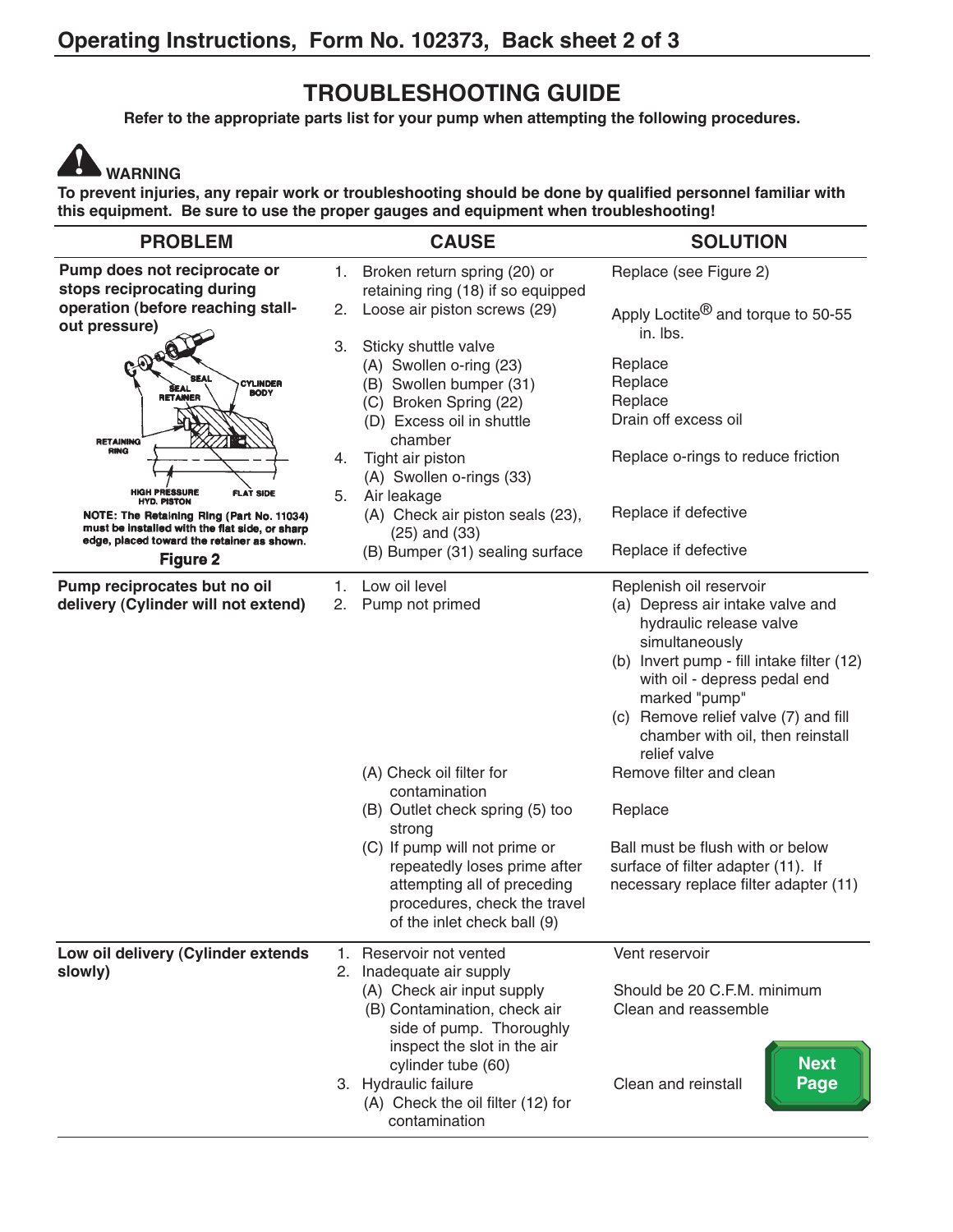| <b>PROBLEM</b>                                                     | <b>CAUSE</b>                                                                                                                                                                                                                                                                                                                                                                                      | <b>SOLUTION</b>                                                                                                                                                                                                                                                                                                                                                                                                                                                                                                             |
|--------------------------------------------------------------------|---------------------------------------------------------------------------------------------------------------------------------------------------------------------------------------------------------------------------------------------------------------------------------------------------------------------------------------------------------------------------------------------------|-----------------------------------------------------------------------------------------------------------------------------------------------------------------------------------------------------------------------------------------------------------------------------------------------------------------------------------------------------------------------------------------------------------------------------------------------------------------------------------------------------------------------------|
| Low oil delivery (Cylinder extends<br>slowly) cont'd               | (B) Air in hydraulic system<br>(C) Check the travel of the inlet ball<br>check (9)                                                                                                                                                                                                                                                                                                                | Bleed the system as described in<br>"PREVENTIVE MAINTENANCE"<br>section<br>Ball must be flush with or below the<br>surface of the filter adapter (11). If<br>necessary replace filter adapter (11)                                                                                                                                                                                                                                                                                                                          |
| Pump will not build to maximum<br>pressure<br>(No visible leakage) | Check the air supply<br>1.<br>2. Internal leakage<br>(A) Low relief valve setting (7)<br>(B) Inlet check ball (9) not<br>sealing properly<br>(C) Defective copper washer (10)<br>3. Contamination (dirt) under pedal<br>in release valve causing poppet<br>and ball to be held off seat<br>4. Outlet check ball (6) not seating<br>properly<br>5. Release valve mechanism not<br>seating properly | 100 PSI is required to obtain<br>maximum pressure<br>Readjust<br>Reseat filter adapter (11) and ball (9)<br>if necessary<br>Replace<br>Clean thoroughly and replace foam<br>tube (80[10,000 PSI]) or (78 [3,200<br>PSI])<br>Reseat body (8) and replace ball (6)<br>if necessary<br>Max. 10,000 PSI Units --<br>Check pin (54), ball (50), release<br>poppet (49), spring (52), o-ring (53)<br>and poppet retainer (48).<br>Max. 3,200 PSI Units --<br>Check spring (52), ball (50), o-ring<br>(49) and ball retainer (48). |
|                                                                    | Defective seals<br>6.                                                                                                                                                                                                                                                                                                                                                                             | Check o-ring (47) and copper<br>washer (4) and replace if necessary                                                                                                                                                                                                                                                                                                                                                                                                                                                         |
| Pump builds pressure but will not<br>hold system pressure          | 1. Check hydraulic connections<br>2. Contamination (dirt) under pedal<br>in the release valve causing<br>poppet and ball to be held off<br>seat<br>3. Outlet check ball (6) not seating<br>properly                                                                                                                                                                                               | Refit as needed<br>Clean thoroughly and replace foam<br>tube (80 [10,000 PSI]) or (78 [3,200<br>PSI)<br>Reseat body (8) and replace ball (6)                                                                                                                                                                                                                                                                                                                                                                                |
|                                                                    | 4. Release valve mechanism not<br>seating properly                                                                                                                                                                                                                                                                                                                                                | Max. 10,000 PSI units --<br>Check pin (54), ball (50), release<br>poppet (49), spring (52), o-ring (53)<br>and poppet retainer (48)<br>Max. 3,200 PSI units --<br>Check spring (52), ball (50), o-ring<br>(49) and ball retainer (48)                                                                                                                                                                                                                                                                                       |
|                                                                    | Defective seals<br>5.<br>6. Leakage in attached cylinder.                                                                                                                                                                                                                                                                                                                                         | Inspect o-ring (47) and copper<br>washer (4) and replace if necessary<br>Repair as required                                                                                                                                                                                                                                                                                                                                                                                                                                 |
|                                                                    |                                                                                                                                                                                                                                                                                                                                                                                                   |                                                                                                                                                                                                                                                                                                                                                                                                                                                                                                                             |



**Sheet No. 3 of 3 Rev 4 Date: 28 May 2012**